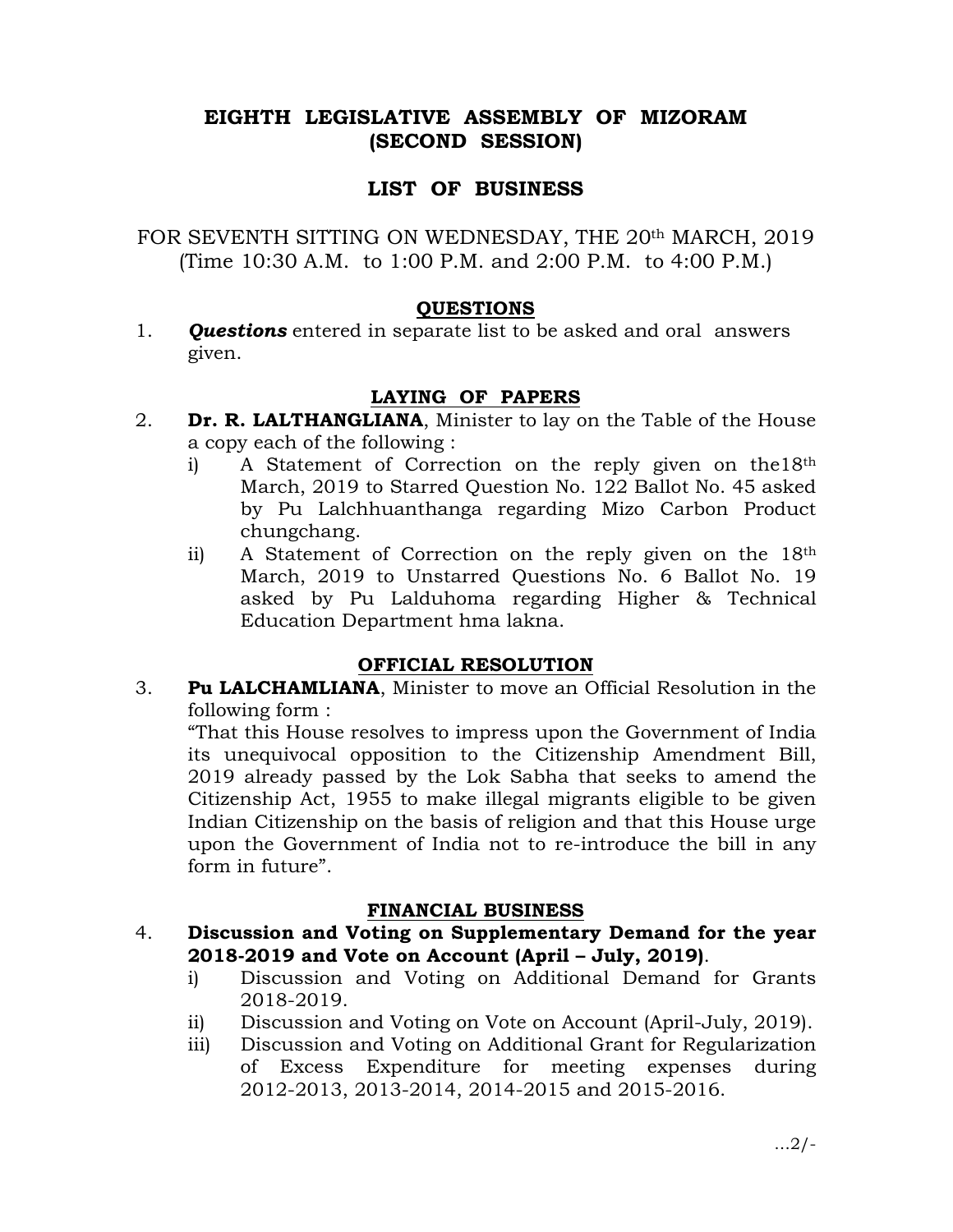### LEGISLATIVE BUSINESS

Bills for introduction, consideration and passing

5. Pu ZORAMTHANGA, Hon'ble Chief Minister to beg leave of the House to introduce "The Mizoram Appropriation (No. 1) Bill, 2019."

## ALSO to introduce the Bill to move that the Bill be taken into consideration AND to move that the Bill be passed.

6. Pu ZORAMTHANGA, Hon'ble Chief Minister to beg leave of the House to introduce "The Mizoram Appropriation (Vote on Account) (No. 2) Bill, 2019."

### ALSO

# to introduce the Bill to move that the Bill be taken into consideration AND to move that the Bill be passed.

7. Pu ZORAMTHANGA, Hon'ble Chief Minister to beg leave of the House to introduce "The Mizoram Appropriation (No. 3) Bill, 2019."

### ALSO

# to introduce the Bill to move that the Bill be taken into consideration AND to move that the Bill be passed.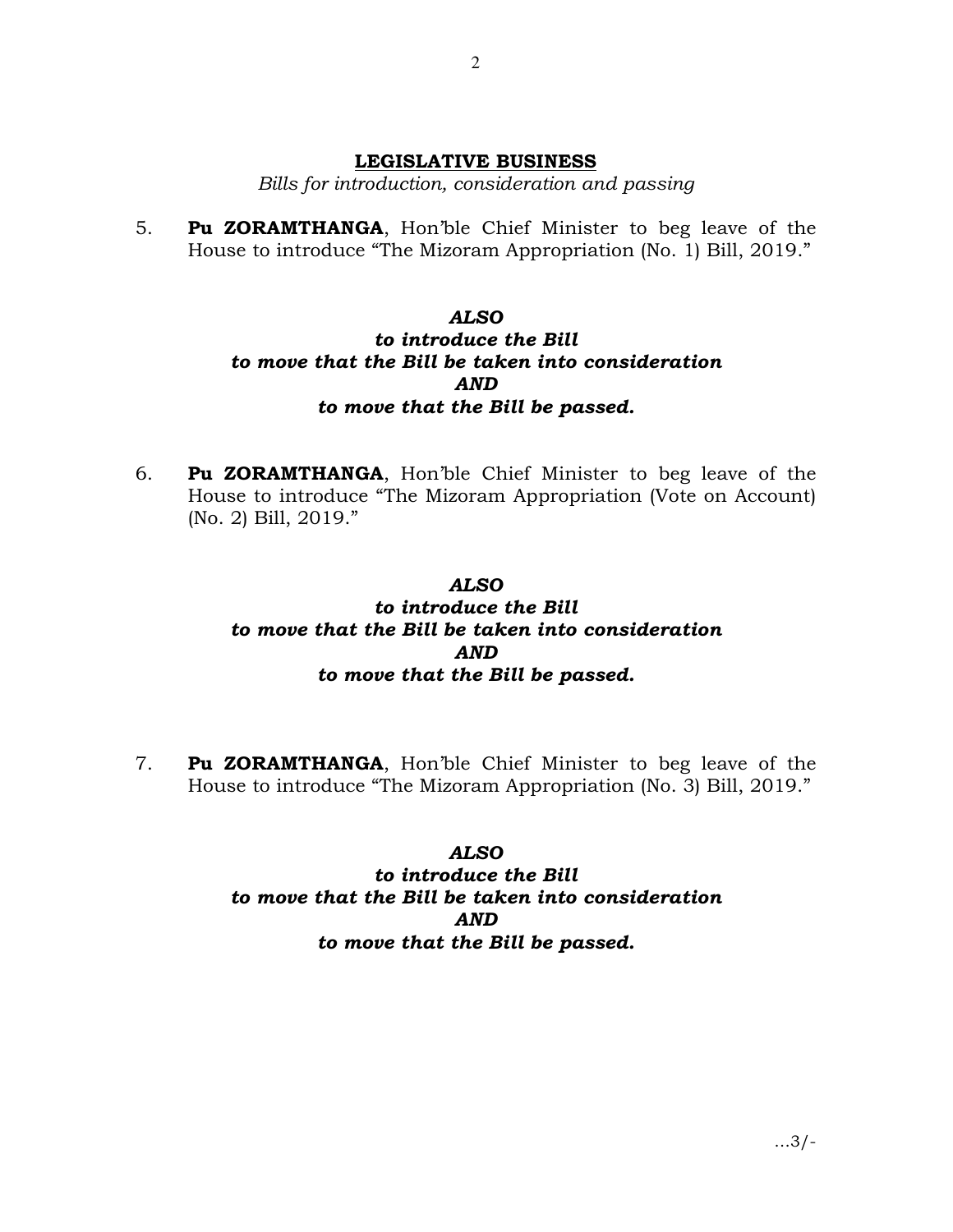8. **Pu LALCHAMLIANA**, Minister to beg leave of the House to introduce "The Mizoram Goods and Services Tax (Amendment) Bill, 2019."

#### ALSO

## to introduce the Bill to move that the Bill be taken into consideration AND to move that the Bill be passed.

9. **Pu LALCHAMLIANA**, Minister to beg leave of the House to introduce "The Mizoram Goods and Services Tax introduce "The Mizoram Goods and Services Tax (Second Amendment) Bill, 2019."

# ALSO to introduce the Bill to move that the Bill be taken into consideration AND to move that the Bill be passed.

10. Pu LALRUATKIMA, Minister to beg leave of the House to introduce "The Indian Stamp (Mizoram Amendment) Bill, 2019."

### ALSO

# to introduce the Bill to move that the Bill be taken into consideration AND to move that the Bill be passed.